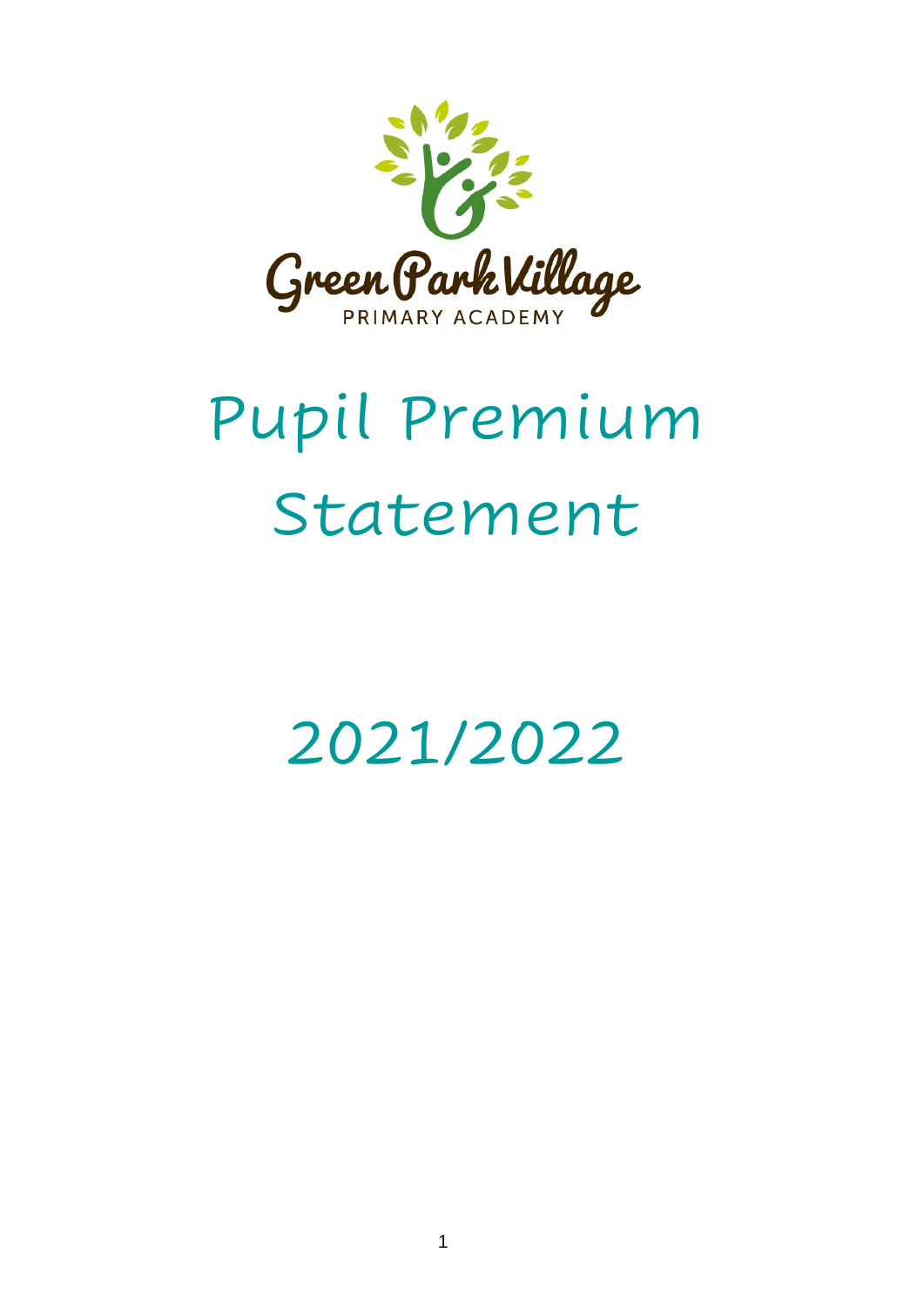# **Pupil premium strategy statement**

This statement details our school's use of pupil premium (and recovery premium for the 2021 to 2022 academic year) funding to help improve the attainment of our disadvantaged pupils.

It outlines our pupil premium strategy, how we intend to spend the funding in this academic year and the effect that last year's spending of pupil premium had within our school.

## **School overview**

| <b>Detail</b>                                                                                             | <b>Data</b>                                                                         |
|-----------------------------------------------------------------------------------------------------------|-------------------------------------------------------------------------------------|
| School name                                                                                               | <b>Green Park Village</b><br><b>Primary Academy</b>                                 |
| Number of pupils in school                                                                                | 62                                                                                  |
| Proportion (%) of pupil premium eligible pupils                                                           | 11% (7/62)                                                                          |
| Academic year/years that our current pupil premium<br>strategy plan covers (3 year plans are recommended) | 2021/2022-1 year as<br>school is growing and<br>cohort needs evolve all<br>the time |
| Date this statement was published                                                                         | November 2021                                                                       |
| Date on which it will be reviewed                                                                         | November 2022                                                                       |
| Statement authorised by                                                                                   | Gemma Jackson                                                                       |
| Pupil premium lead                                                                                        | Gemma Jackson                                                                       |
| Governor / Trustee lead                                                                                   | John Evans                                                                          |

## **Funding overview**

| <b>Detail</b>                                                                             | Amount |
|-------------------------------------------------------------------------------------------|--------|
| Pupil premium funding allocation this academic year                                       | £6276  |
| Recovery premium funding allocation this academic year                                    | £2000  |
| Pupil premium funding carried forward from previous<br>years (enter £0 if not applicable) | £0     |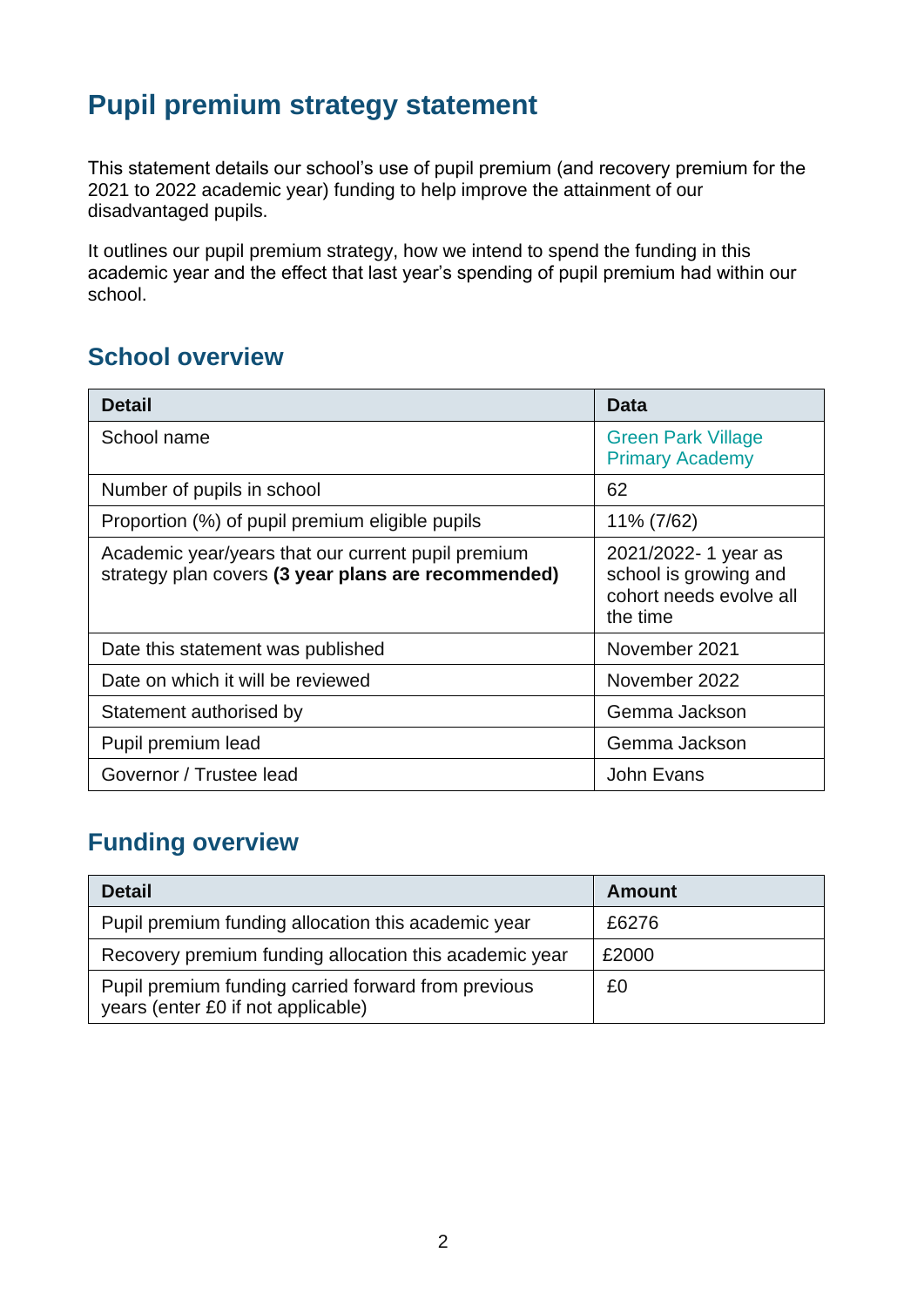# **Part A: Pupil premium strategy plan**

## **Statement of intent**

Our main goals are to ensure that pupil premium (PP) children's achievements remain in line with their non-pupil premium peers.

This year our main priorities focus on the following areas:

- A. Improve communication and language skills for children eligible for PP
- B. Increase children's progress in reading for children eligible for PP
- C. Improve personal, social and emotional skills for children eligible for PP
- D. Improve academic attainment for pupil premium children impacted by 2021 lockdowns
- E. Increase accessibility of out of school experiences for children eligible for PP
- F. To further engage with parents and carers of children eligible for PP

Our Pupil Premium plan works to achieving these objectives in the following ways:

#### A **Communication and language**

• Focus on Communication and Language in all QFT in both YR and Y1. This includes embedding strategies from Talk for Writing.

#### B **Early Reading**

- Focus on Early Reading and the use of vocabulary within lessons. This includes professional development training for all staff within the school on the subject of reading; moderation throughout the year to ensure judgements are correct and whole school initiatives on reading focussing on the development of vocabulary
- Focused Early Years Foundation Stage interventions on Early Reading to narrow the gap between pupil premium children and their peers in this area.
- Phonics precision interventions in place for children who are not at age-related expectation in this area.

#### C **Personal, Social and Emotional**

- Implementation and development of the Personal Social and Health Education curriculum across the school, including regular monitoring and feedback from staff and the pupils.
- Relationship, Health and Sex Education curriculum in place, made available to all children.
- Social and emotional interventions led by the Learning and Teaching Team

#### D **Personalised interventions/ QAT**

- Pupil Progress Meetings used to identify Pupil Premium children and implement further in class support, where needed.
- Additional academic interventions in place to support PP children.

#### E **Wider experiences**

• Funding in place for trips and other 'experience' opportunities

#### F **Parental engagement**

- Increased engagement opportunities such as extension of the use of Tapestry for communication about learning (QFT and QAT activities)
- Duplicating CLiCs, Learning Looks and Learning Showcases to ensure engagement / participation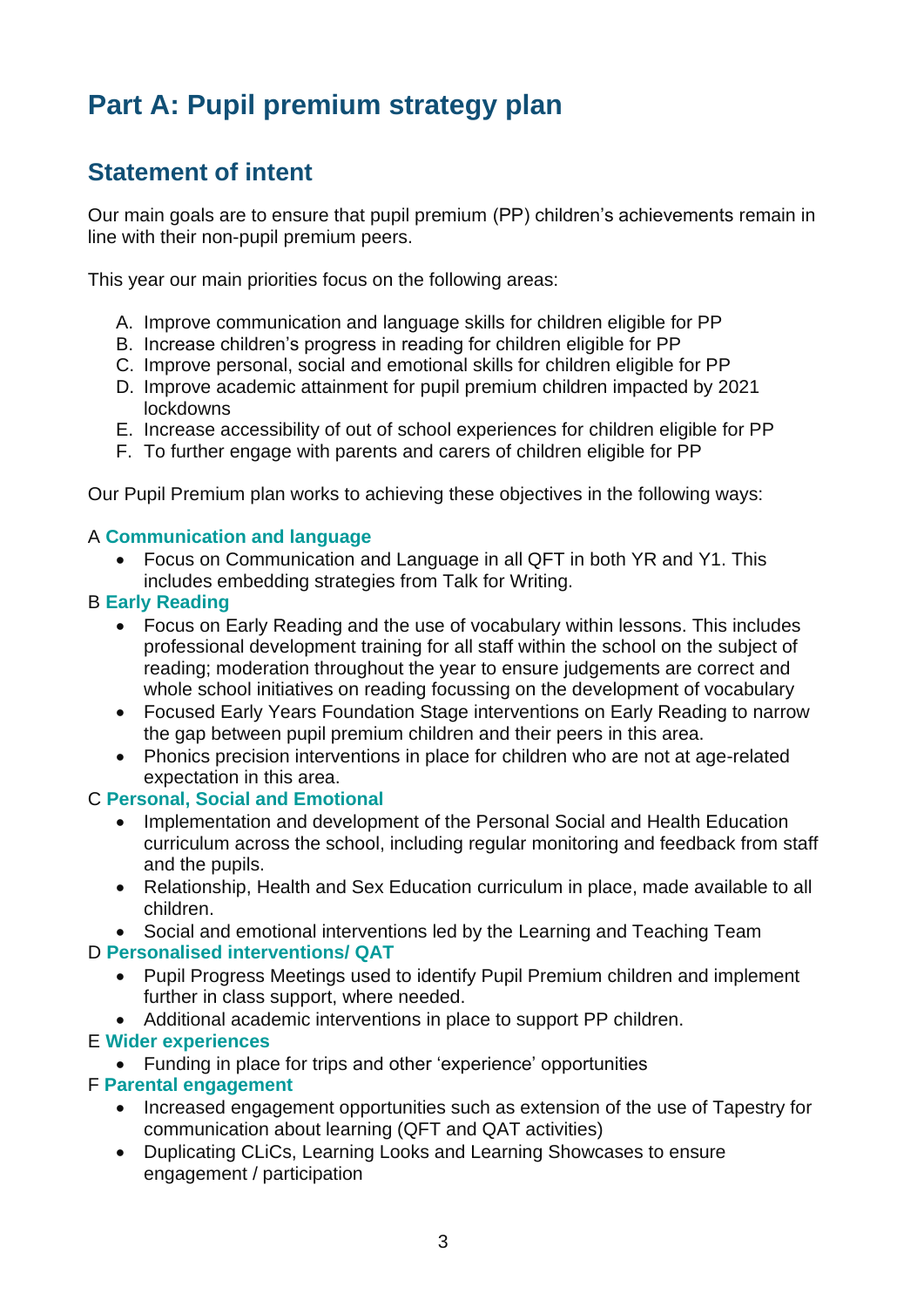## **Challenges**

This details the key challenges to achievement that we have identified among our disadvantaged pupils.

Due to offering in-school places (within Dual Learning offer during lockdown) and supporting with supporting Early Reading Development in 2020-2021, the current Y1 PP learners are in a good place with data (excluding one PP learner with complex SEND needs) all meeting ELGs.

There is observed increased challenge with the YR cohort this school year, with continuing themes around communication and language presenting. Social and emotional needs are higher profile.

| <b>Challenge</b><br>number | <b>Detail of challenge</b>                                                                                                                                                                                                                                        |
|----------------------------|-------------------------------------------------------------------------------------------------------------------------------------------------------------------------------------------------------------------------------------------------------------------|
|                            | Parent capacity to support at home with home reading is observed to be<br>lower for children eligible for PP than for their peers- this is despite<br>training and additional guidance and support                                                                |
| $\mathcal{P}$              | Communication and language below age related standard on entry to<br>school and where the gap is closed by ELG, there is risk of this<br>progress stagnating as peers progress                                                                                    |
| 3                          | Oral language skills and development are lower for pupils eligible for PP<br>than for other pupils. This is also impacted on by their lack of<br>reading/listening to high-quality children's literature. This will slow<br>reading progress in subsequent years. |
| 4                          | Personal, social and emotional development is lower for pupils eligible<br>for PP than for other pupils. This will limit learning overall over-time.                                                                                                              |
| 5                          | Pupils eligible for PP have limited out-of-school experiences, which limit<br>their vocabulary and understanding of the world.                                                                                                                                    |

## **Intended outcomes**

This explains the outcomes we are aiming for **by the end of our current strategy plan**, and how we will measure whether they have been achieved.

| <b>Intended outcome</b>                                                 | <b>Success criteria</b>                                                                                                                                     |
|-------------------------------------------------------------------------|-------------------------------------------------------------------------------------------------------------------------------------------------------------|
| Improve communication and language<br>skills for pupils eligible for PP | Pupils eligible for PP make rapid<br>progress by the end of the year so that<br>greater numbers of pupils eligible for PP<br>meet age related expectations. |
| Increase children's progress in reading for<br>pupils eligible for PP.  | Pupils eligible for PP make rapid<br>progress by the end of the year so that<br>greater numbers of pupils eligible for PP<br>meet age related expectations. |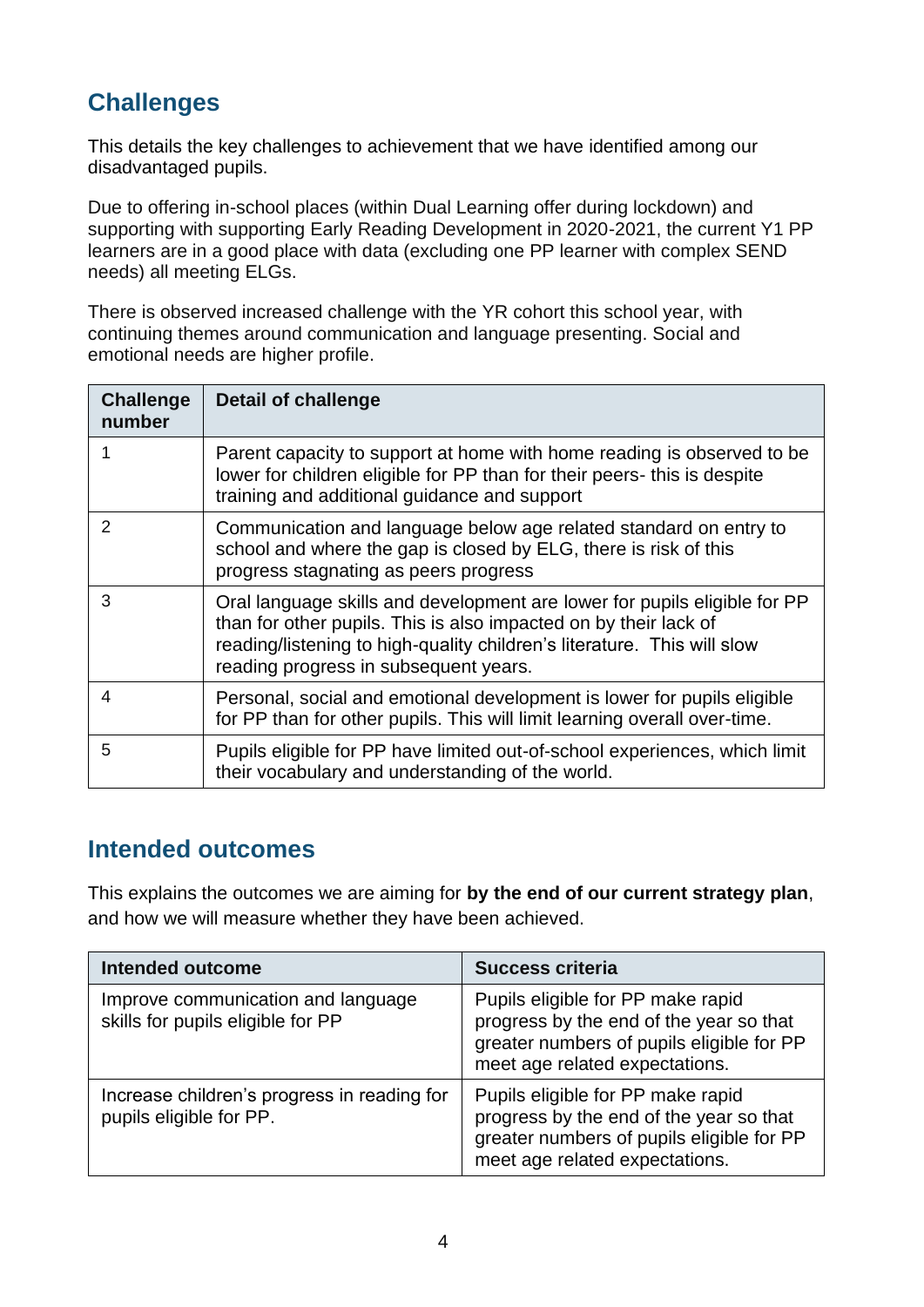| Improve personal, social and emotional<br>skills for pupils eligible for PP.                  | Pupils eligible for PP have a reduced<br>number of behaviour incidents relating to<br>their PSE skills.<br>Pupils eligible for PP meet the ARE for |  |  |  |  |
|-----------------------------------------------------------------------------------------------|----------------------------------------------------------------------------------------------------------------------------------------------------|--|--|--|--|
|                                                                                               | PSE.                                                                                                                                               |  |  |  |  |
| Improve fine motor skills for pupils eligible<br>for PP.                                      | Pupils eligible for PP are able to form<br>letters correctly and use this to support<br>them to develop fluid handwriting.                         |  |  |  |  |
| Increase accessibility of out-of-school<br>experiences for pupils eligible for PP.            | All pupils eligible for PP take part in out-<br>of-school experiences and are included<br>at all times, reducing financial barriers.               |  |  |  |  |
| Increase parental engagement in their<br>children's learning for families eligible for<br>PP. | Each PP family attends at least one<br>school-based engagement event to<br>support their child in their learning.                                  |  |  |  |  |
|                                                                                               | Each PP family logging in and liking/<br>commenting on additional activities<br>shared on Tapestry                                                 |  |  |  |  |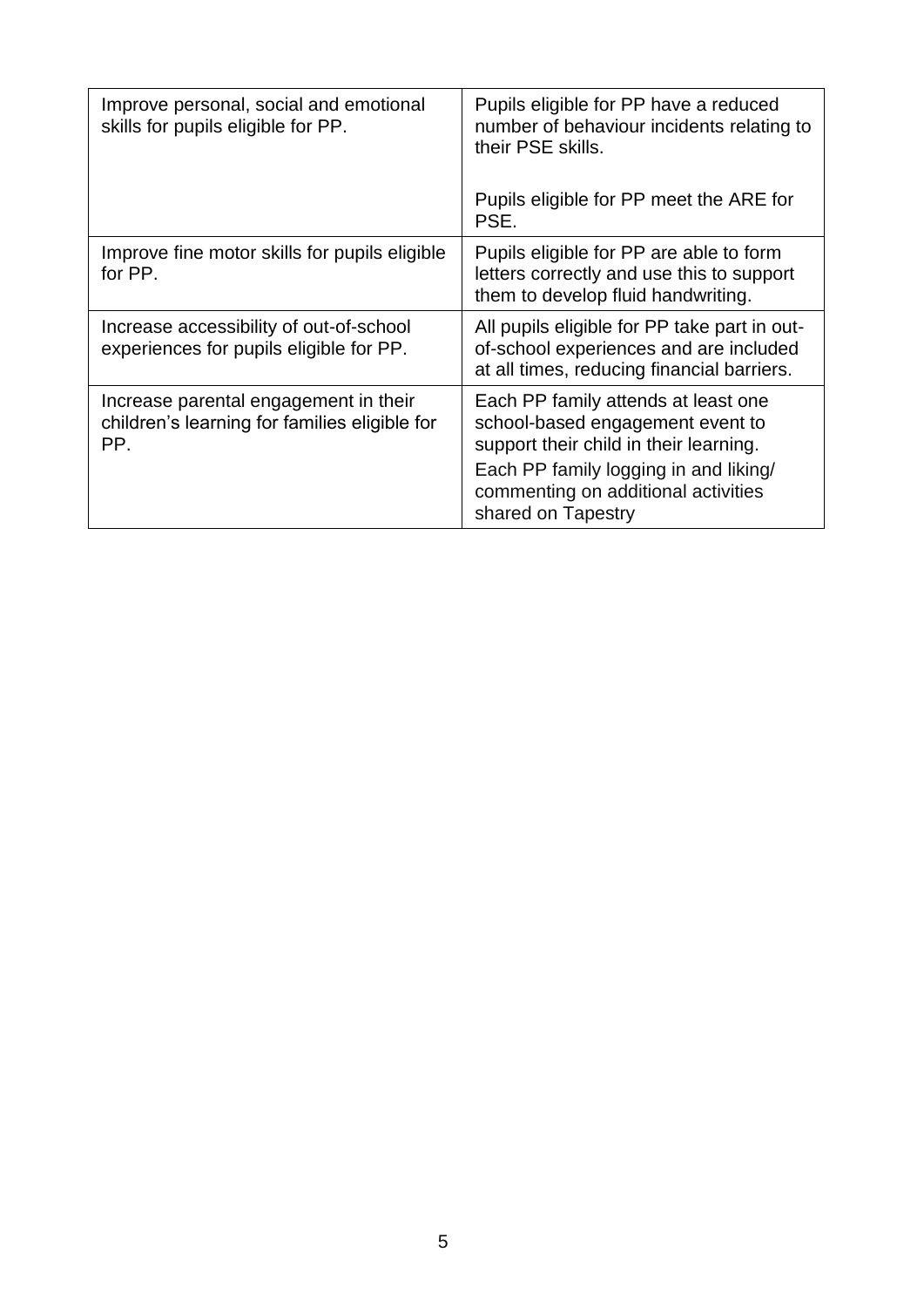## **Activity in this academic year**

This details how we intend to spend our pupil premium (and recovery premium funding) **this academic year** to address the challenges listed above.

## **Teaching (for example, CPD, recruitment and retention)**

Budgeted cost: £690

| <b>Activity</b>                                                                                                                                                                           | <b>Evidence that supports this</b><br>approach                                                                                                                                                                                                                                                                                                                                                                                                                                                                                     | <b>Challenge</b><br>number(s)<br>addressed |
|-------------------------------------------------------------------------------------------------------------------------------------------------------------------------------------------|------------------------------------------------------------------------------------------------------------------------------------------------------------------------------------------------------------------------------------------------------------------------------------------------------------------------------------------------------------------------------------------------------------------------------------------------------------------------------------------------------------------------------------|--------------------------------------------|
| Guidance on<br>classroom learning<br>environments will be<br>further developed,<br>including a range of<br>elements that will<br>contribute towards<br>improving children's<br>vocabulary | Documents such as 'Why closing the<br>word gap matters' highlights the<br>need to ensure there is effective<br>provision for vocabulary within<br>schools, particularly with<br>disadvantaged children as they are<br>less likely to have the opportunities<br>at home. Systems established<br>across the school ensure children<br>are exposed to a wide range of<br>vocabulary on a daily basis.                                                                                                                                 | $\overline{2}$<br>3                        |
| CPD for teachers with<br>the focus on reading<br>skills to enable high<br>quality first teaching<br>for all                                                                               | CPD to develop teacher's<br>knowledge of teaching strategy,<br>which will be used within the<br>planning and delivery of shared and<br>guided reading lessons.<br>The Sutton Trust (2011) confirms<br>that good teachers are especially<br>important for pupils from<br>disadvantaged backgrounds, and<br>through quality teaching first provide<br>a consistently high standard, through<br>setting expectations, monitoring<br>performance, tailoring teaching and<br>support to suit their pupils and<br>sharing best practice. | 1                                          |
| <b>Embedding of PSHE</b><br>curriculum across the<br>school.                                                                                                                              | The Jigsaw PSHE curriculum has<br>been implemented in the previous<br>year. Lessons are taught on a weekly<br>basis with monitoring consisting of<br>pupil voice, learning walks and book<br>looks.                                                                                                                                                                                                                                                                                                                                | 4                                          |
| Due to the gaps in the<br>curriculum from<br>recent lockdowns,<br><b>SLT</b> monitoring will                                                                                              | A range of monitoring will be<br>completed across the year by the<br>SLT (HT, PL and SENCO). This                                                                                                                                                                                                                                                                                                                                                                                                                                  | 1<br>2<br>3                                |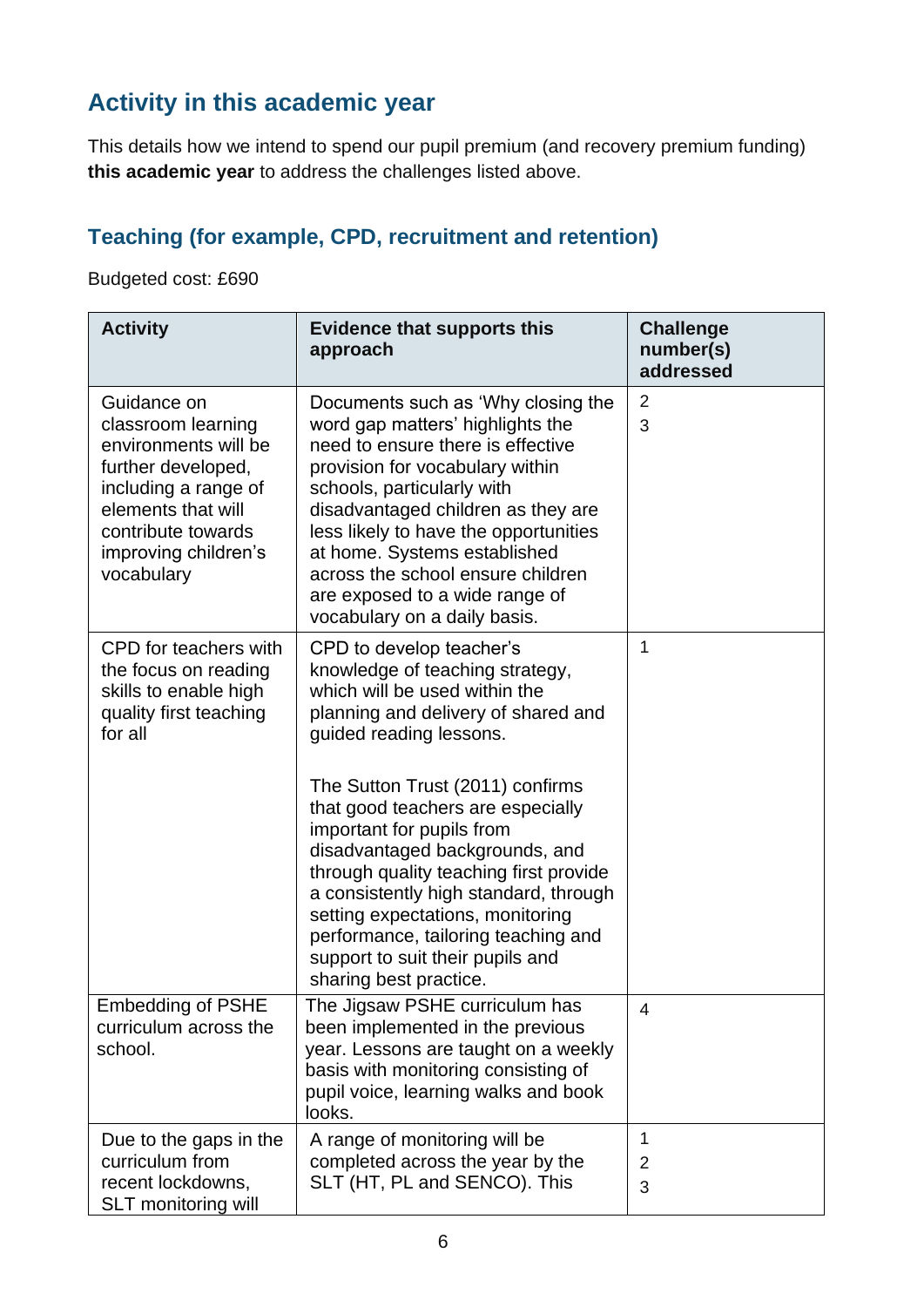| act to review if there<br>are any gaps in<br>learning and where<br>necessary,<br>adaptations will be<br>made within the<br>curriculum.                                                 | includes, pupil voice, book looks,<br>learning walks and planning scrutiny,                                                              |                |
|----------------------------------------------------------------------------------------------------------------------------------------------------------------------------------------|------------------------------------------------------------------------------------------------------------------------------------------|----------------|
| <b>Story Massage</b><br>training                                                                                                                                                       |                                                                                                                                          | 4              |
| CPD provided on<br>Zones of Regulation<br>to develop whole<br>school and in class<br>approaches to<br>support children with<br>self-regulation and<br>understanding their<br>emotions. | As per the EEF school approaches<br>to self-regulation have a low cost but<br>a high impact with the potential of $+7$<br>months gained. | $\overline{4}$ |

## **Targeted academic support (for example, tutoring, one-to-one support structured interventions)**

Budgeted cost: £4418

| <b>Activity</b>                                                                                                                                                                       | <b>Evidence that supports this</b><br>approach                                                                                                                                                                                                    | <b>Challenge</b><br>number(s)<br>addressed |  |  |  |
|---------------------------------------------------------------------------------------------------------------------------------------------------------------------------------------|---------------------------------------------------------------------------------------------------------------------------------------------------------------------------------------------------------------------------------------------------|--------------------------------------------|--|--|--|
| Early Years baseline<br>for speech and<br>language will be<br>taken from<br>WellComm and<br>interventions will take<br>place for children with<br>potential language<br>difficulties. | On entry to Reception some children<br>will require further support to bring<br>them up to Age Related Expectation<br>with regards to reading. Early Years<br>intervention can prove to give on<br>average 5 months progress based on<br>the EEF. | 2<br>3                                     |  |  |  |
| Individual daily<br>reading will be<br>established for those<br>children who are low<br>attaining in reading<br>and phonics                                                           | EEF shows that oral interventions<br>have an impact of +5 months.<br>Children that do not read regularly will<br>be able to develop fluency with<br>further support in school.                                                                    | 1                                          |  |  |  |
| Talk Boost program<br>used for children<br>identified with<br>communication<br>difficulties.                                                                                          | Talk Boost Research (2020 report)<br>found via<br>https://ican.org.uk/media/2962/i-can-<br>impact-report-2020.pdf                                                                                                                                 | $\overline{2}$<br>3                        |  |  |  |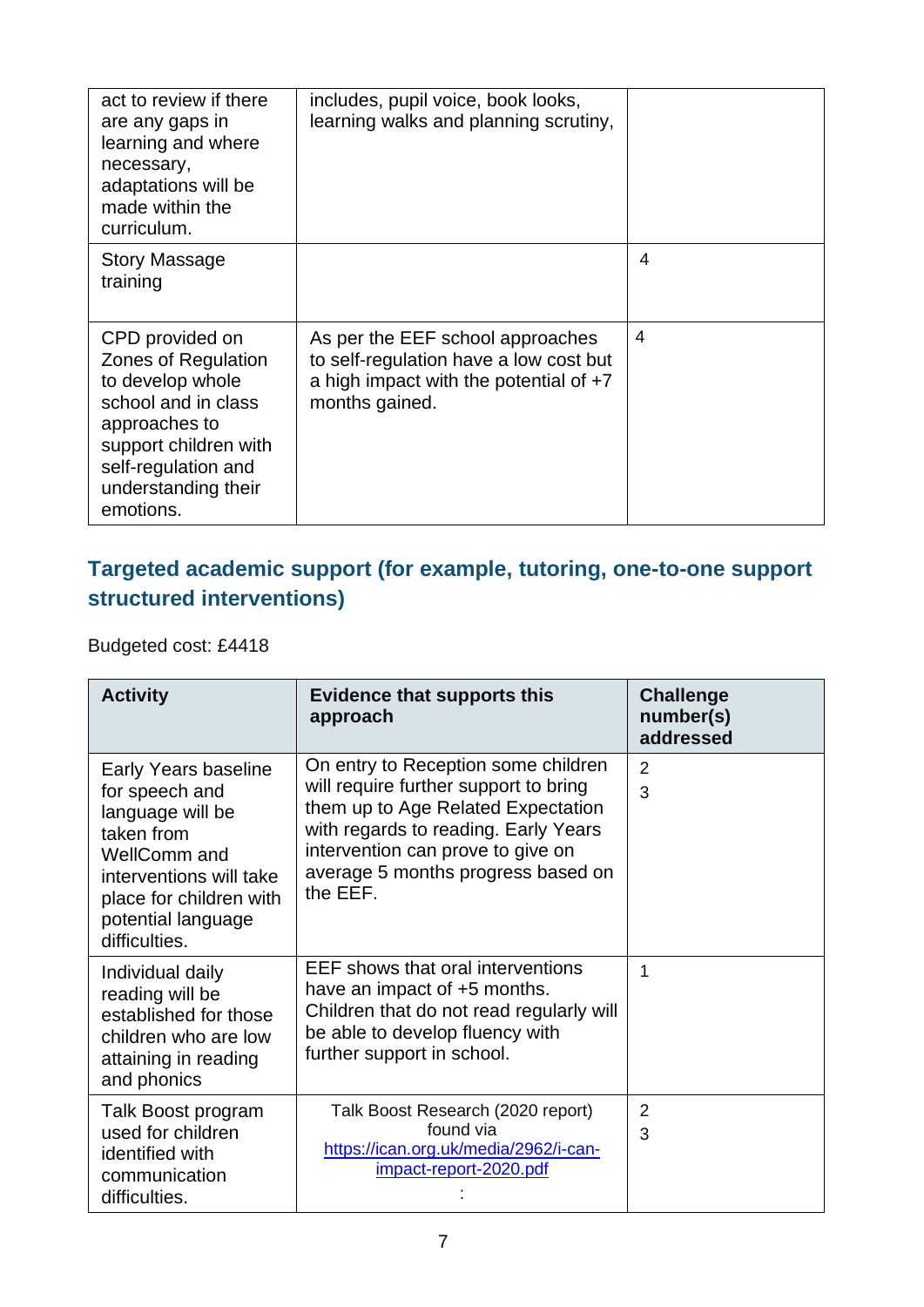|                                                                                                                                                                                       | 77%                                                                                                                                                                                                                                                                                                               |                                            |
|---------------------------------------------------------------------------------------------------------------------------------------------------------------------------------------|-------------------------------------------------------------------------------------------------------------------------------------------------------------------------------------------------------------------------------------------------------------------------------------------------------------------|--------------------------------------------|
|                                                                                                                                                                                       | of children with delayed language<br>reached expected levels after                                                                                                                                                                                                                                                |                                            |
|                                                                                                                                                                                       | taking part in a Talk Boost<br>programme                                                                                                                                                                                                                                                                          |                                            |
|                                                                                                                                                                                       | 84% of children made good progress<br>in their language after taking part in<br>a Talk Boost programme or<br>attending one of our schools.                                                                                                                                                                        |                                            |
|                                                                                                                                                                                       | All children who participated in Talk<br>Boost in school in 2020/2021 met the<br>ELG for C&L, with 85.7% of cohort<br>meeting area of learning ARE+                                                                                                                                                               |                                            |
|                                                                                                                                                                                       | <b>Communication and Language</b><br><b>Understanding</b><br><b>SP</b><br><b>ARE+</b><br><b>ARE+</b><br><b>SP</b><br><b>ARE+</b><br><b>SP</b><br><b>Cohort</b><br>89.3%<br>4.1<br>96.4%<br>4.2<br>85.7%<br>4.2<br>(25/28)<br>(28)<br>(27/28)<br>(28)<br>(24/28)<br>(28)<br>Area of Learning ARE+<br>85.7% (24/28) |                                            |
| <b>Learning Support</b><br>Assistants and<br>Teachers deliver social<br>and emotional<br>interventions such as<br>ELSA, Lego therapy<br>and Zones of<br>Regulation.                   | EEF shows that social and emotional<br>learning has a moderate impact of 4<br>months gained for children who<br>require further support in their ability<br>to interact with others and improving<br>their self-management of emotions<br>and cognitive elements of learning.                                     | 4                                          |
| Targeted support of<br>PP children whose<br>attainment was<br>impacted by recent<br>lockdowns, this<br>includes in-class<br>support and small<br>group support across<br>year groups. | As per the EEF small group tuition<br>has shown to have a potential of +4<br>months in attainment levels.                                                                                                                                                                                                         | 1<br>$\overline{2}$<br>3<br>$\overline{4}$ |

## **Wider strategies (for example, related to attendance, behaviour, wellbeing)**

### Budgeted cost: £3168

| <b>Activity</b> | Evidence that supports this approach | <b>Challenge</b><br>number(s)<br>addressed |
|-----------------|--------------------------------------|--------------------------------------------|
|-----------------|--------------------------------------|--------------------------------------------|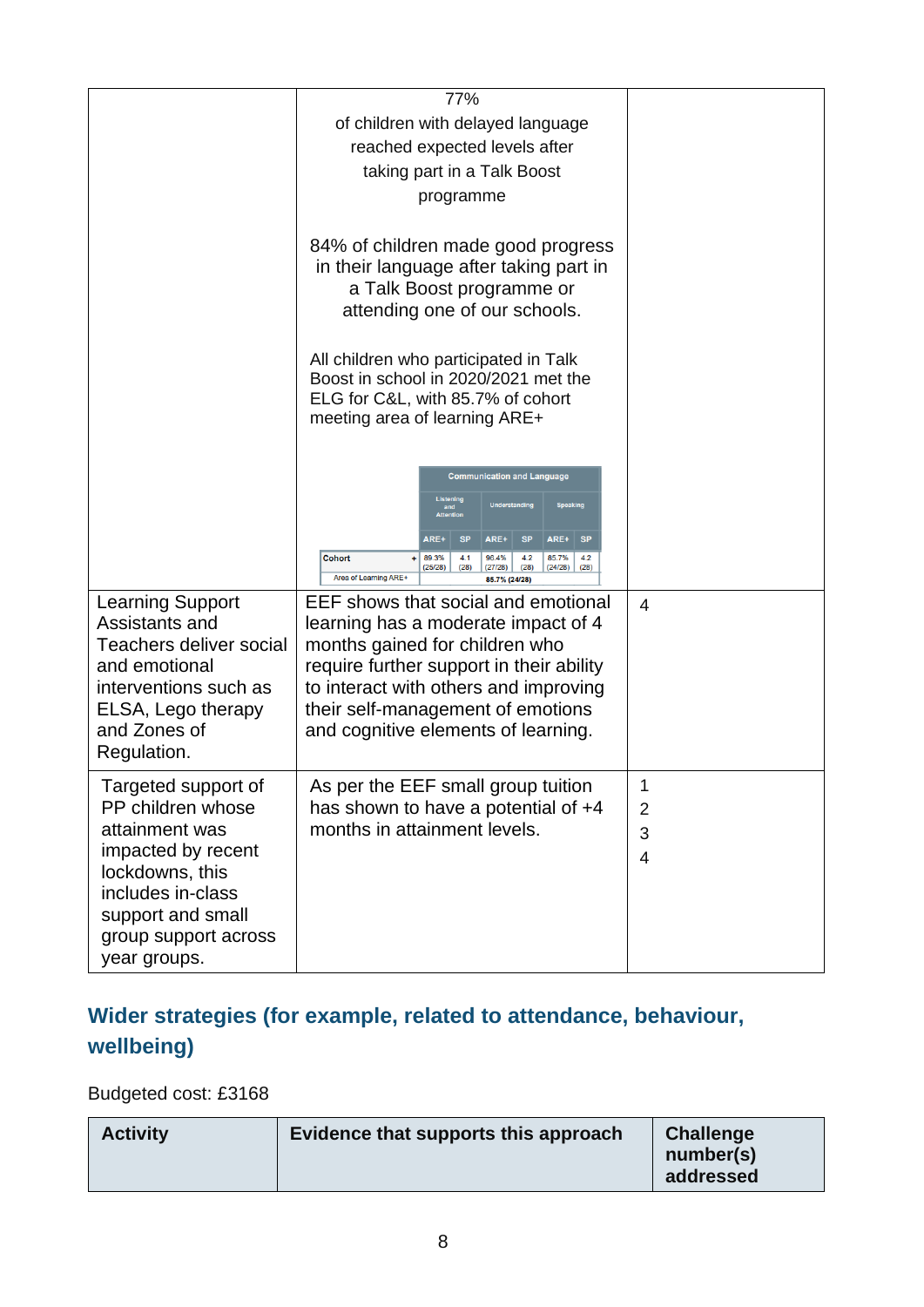| Research summarises the following<br>benefits on an emotional, social and<br>sensory level:<br><b>Enhances Attentiveness</b><br><b>Enhances Social Interaction</b><br>$\bullet$<br>Decreases Aggression<br><b>Reduces Anxiety</b><br><b>Reduces Stress Hormones</b><br>https://www.storymassage.co.uk/research/ | 4                |
|-----------------------------------------------------------------------------------------------------------------------------------------------------------------------------------------------------------------------------------------------------------------------------------------------------------------|------------------|
| Some families are unable to contribute<br>towards out of school experiences such<br>as visiting speakers or educational trips.<br>The school will support financially PP<br>parents/carers with this.                                                                                                           | 5                |
| Some families are unable to contribute<br>towards in-school enrichment activities<br>such as sports lessons. The school will<br>offer a contribution towards any of these<br>activities for pupils eligible for PP.                                                                                             | 5                |
| Families eligible for PP do not always<br>notify the school of their status and<br>receive help so an incentive is used to<br>encourage parents to apply and provide<br>an additional but necessary piece of<br>school uniform.                                                                                 | 5                |
| Communication is a recognised strength of<br>the school.<br>As social distancing restrictions have now<br>been lifted, the school will recommence<br>parent engagement events such as<br>CLICs, Learning Looks and Learning<br>Celebrations.<br>Parents enjoy seeing photos of their                            | 1                |
|                                                                                                                                                                                                                                                                                                                 | child's learning |

## **Total budgeted cost: £8276**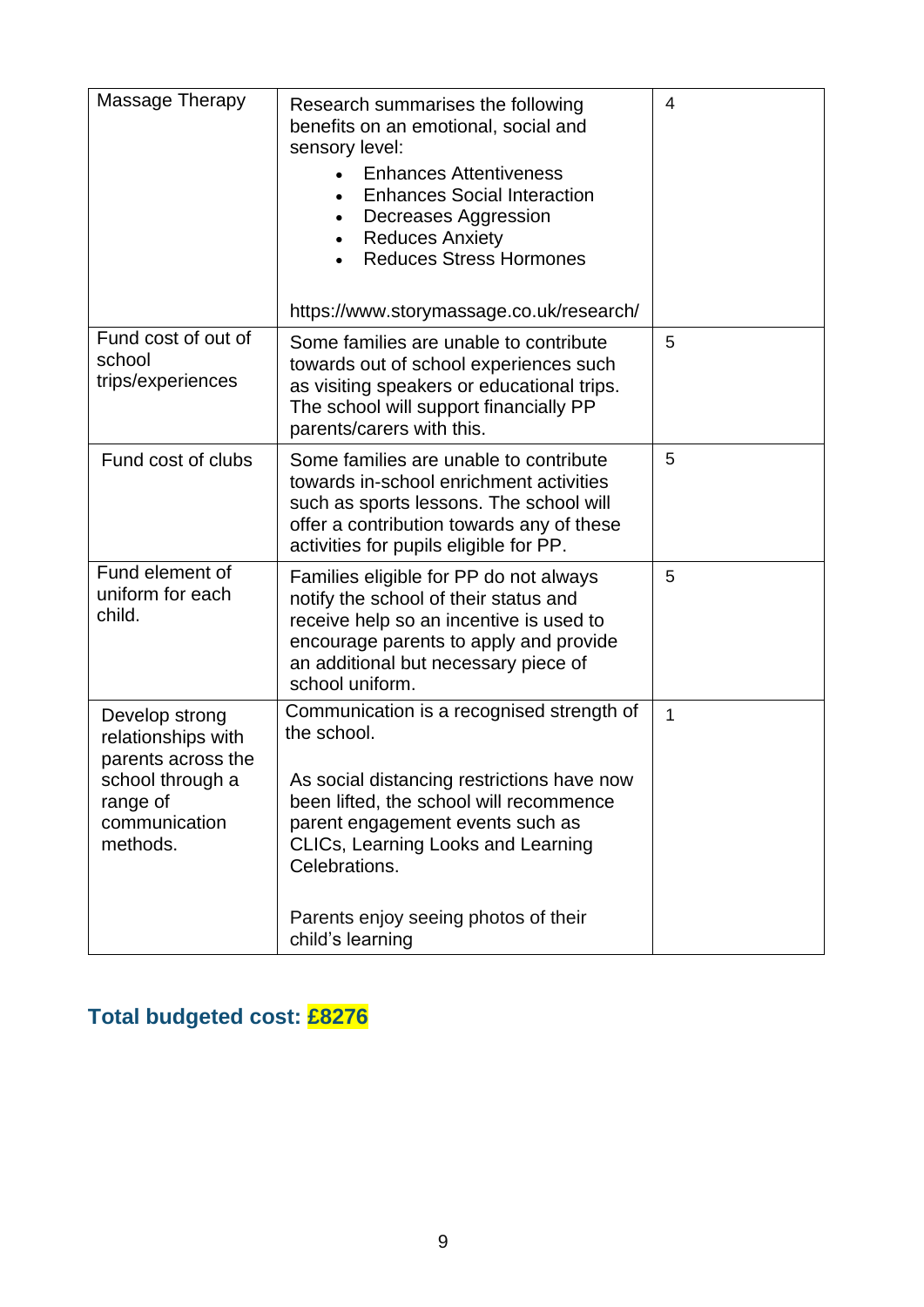# **Part B: Review of outcomes in the previous academic year**

## **Pupil premium strategy outcomes**

This details the impact that our pupil premium activity had on pupils in the 2020 to 2021 academic year.

#### **All intended actions/ activities to support children took place, apart from:**

School subsidy for visits or visitors- paused due to COVID-19 ongoing restrictions

These actions were:

- Targeted approach linked to children's interests for all areas of learning*- e.g. dinosaurs, animals*
- Bespoke activities set through Tapestry for learning at home
- One to one reading in school for all PP children on a daily basis
- Targeted QAT groups for phonics and reading, including challenging the most able Phonics support- differentiated groups for main input (QFT) and additional group sessions (QAT)
- Target QAT through targeted interventions based on baseline and ongoing assessment Talk Boost priority for those children with CLL needs
- Additional check ins with families Additional guidance and encouragement to engage with reading at home and recording observations on Tapestry
- School purchasing of logo uniform items

#### **Outcomes:**

*Due to small cohort (4), some identifiable details omitted*

All children made expected or accelerated progress from starting points.

1 of 4 PP learner is also on the SEND register, with a diagnosed medical need impacting on communication and language -this child did not meet ELG for Speaking, Moving and Handling, Reading, Writing, Number and Shape, Space and Measures. However met for high intervention areas of Listening and Attention, Understanding, Health and Self Care and Managing Feelings.

3 of 4 PP learners met ELG for all areas.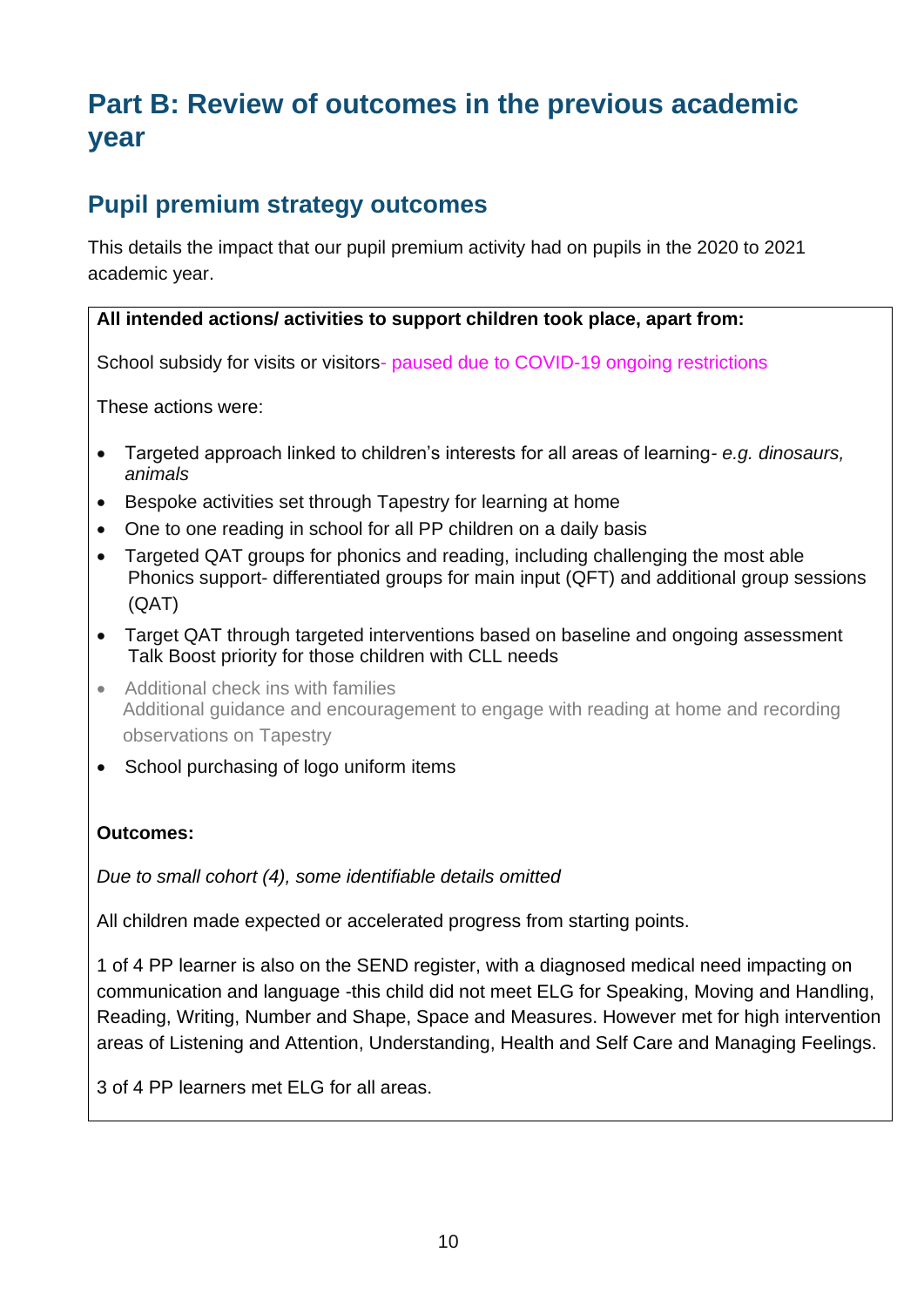|                                                                                                                                                                                             |          |                            |                                                                                                                                       |                                                                                                                                                  | EYFS12   Good Level of Development Tracking |                         | Reception   Summer End of Term   All Pupils         |                                       |                         |                    |                  |                  |                              |                                   |
|---------------------------------------------------------------------------------------------------------------------------------------------------------------------------------------------|----------|----------------------------|---------------------------------------------------------------------------------------------------------------------------------------|--------------------------------------------------------------------------------------------------------------------------------------------------|---------------------------------------------|-------------------------|-----------------------------------------------------|---------------------------------------|-------------------------|--------------------|------------------|------------------|------------------------------|-----------------------------------|
| There is an option to drill down in the report (+) which will show individual pupil's attainment within the Summer End of Term and a Mode (Most frequent result) column based on the number |          |                            |                                                                                                                                       | This report displays the number and percentage of pupils achieving their expectations for GLD Aspects. This is grouped by key contextual groups. |                                             |                         | <b>Report Description:</b><br>of aspects displayed. |                                       |                         |                    |                  |                  |                              |                                   |
|                                                                                                                                                                                             |          |                            | <b>Physical</b><br>Personal, Social and<br><b>Communication and</b><br><b>Emotional Development</b><br>Language<br><b>Development</b> |                                                                                                                                                  |                                             |                         | Literacy                                            |                                       |                         | <b>Mathematics</b> |                  |                  |                              |                                   |
|                                                                                                                                                                                             |          | Listening and<br>Attention | Understanding                                                                                                                         | Speaking                                                                                                                                         | Moving and<br>Handling                      | Health and<br>Self-Care | Self-Confider<br>and<br>Self-Awaren                 | Managing<br>Feelings and<br>Behaviour | Making<br>Relationships | Reading            | Writing          | Numbers          | Shape, Space<br>and Measures | <b>On Track for</b><br><b>GLD</b> |
| Reception                                                                                                                                                                                   | $(+)$    | 86.2%<br>(25/29)           | 96.6%<br>(28/29)                                                                                                                      | 82.8%<br>(24/29)                                                                                                                                 | 86.2%<br>(25/29)                            | 93.1%<br>(27/29)        | 82.8%<br>(24/29)                                    | 79.3%<br>(23/29)                      | 82.8%<br>(24/29)        | 82.8%<br>(24/29)   | 79.3%<br>(23/29) | 82.8%<br>(24/29) | 86.2%<br>(25/29)             | 72.4%                             |
| <b>Boys</b>                                                                                                                                                                                 | $(+)$    | 69.2%<br>(9/13)            | 92.3%<br>(12/13)                                                                                                                      | 61.5%<br>(8/13)                                                                                                                                  | 84.6%<br>(11/13)                            | 84.6%<br>(11/13)        | 76.9%<br>(10/13)                                    | 69.2%<br>(9/13)                       | 76.9%<br>(10/13)        | 84.6%<br>(11/13)   | 76.9%<br>(10/13) | 84.6%<br>(11/13) | 84.6%<br>(11/13)             | 61.5%                             |
| Girls                                                                                                                                                                                       | $^{(+)}$ | 100.0%<br>(16/16)          | 100.0%<br>(16/16)                                                                                                                     | 100.0%<br>(16/16)                                                                                                                                | 87.5%<br>(14/16)                            | 100.0%<br>(16/16)       | 87.5%<br>(14/16)                                    | 87.5%<br>(14/16)                      | 87.5%<br>(14/16)        | 81.3%<br>(13/16)   | 81.3%<br>(13/16) | 81.3%<br>(13/16) | 87.5%<br>(14/16)             | 81.3%                             |
| Disadvantaged                                                                                                                                                                               | $(+)$    | 100.0%<br>(4/4)            | 100.0%<br>(4/4)                                                                                                                       | 75.0%<br>(3/4)                                                                                                                                   | 75.0%<br>(3/4)                              | 100.0%<br>(4/4)         | 100.0%<br>(4/4)                                     | 100.0%<br>(4/4)                       | 100.0%<br>(4/4)         | 75.0%<br>(3/4)     | 75.0%<br>(3/4)   | 75.0%<br>(3/4)   | 75.0%<br>(3/4)               | 75.0%                             |
| Non Disadvantaged                                                                                                                                                                           | $(+)$    | 84.0%<br>(21/25)           | 96.0%<br>(24/25)                                                                                                                      | 84.0%<br>(21/25)                                                                                                                                 | 88.0%<br>(22/25)                            | 92.0%<br>(23/25)        | 80.0%<br>(20/25)                                    | 76.0%<br>(19/25)                      | 80.0%<br>(20/25)        | 84.0%<br>(21/25)   | 80.0%<br>(20/25) | 84.0%<br>(21/25) | 88.0%<br>(22/25)             | 72.0%                             |
| <b>FSM</b>                                                                                                                                                                                  | $(+)$    | 100.0%<br>(4/4)            | 100.0%<br>(4/4)                                                                                                                       | 75.0%<br>(3/4)                                                                                                                                   | 75.0%<br>(3/4)                              | 100.0%<br>(4/4)         | 100.0%<br>(4/4)                                     | 100.0%<br>(4/4)                       | 100.0%<br>(4/4)         | 75.0%<br>(3/4)     | 75.0%<br>(3/4)   | 75.0%<br>(3/4)   | 75.0%<br>(3/4)               | 75.0%                             |
| Non FSM                                                                                                                                                                                     | $(+)$    | 84.0%<br>(21/25)           | 96.0%<br>(24/25)                                                                                                                      | 84.0%<br>(21/25)                                                                                                                                 | 88.0%<br>(22/25)                            | 92.0%<br>(23/25)        | 80.0%<br>(20/25)                                    | 76.0%<br>(19/25)                      | 80.0%<br>(20/25)        | 84.0%<br>(21/25)   | 80.0%<br>(20/25) | 84.0%<br>(21/25) | 88.0%<br>(22/25)             | 72.0%                             |
| Non In Care                                                                                                                                                                                 | $(+)$    | 86.2%<br>(25/29)           | 96.6%<br>(28/29)                                                                                                                      | 82.8%<br>(24/29)                                                                                                                                 | 86.2%<br>(25/29)                            | 93.1%<br>(27/29)        | 82.8%<br>(24/29)                                    | 79.3%<br>(23/29)                      | 82.8%<br>(24/29)        | 82.8%<br>(24/29)   | 79.3%<br>(23/29) | 82.8%<br>(24/29) | 86.2%<br>(25/29)             | 72.4%                             |
| Non Ever InCare                                                                                                                                                                             | $(+)$    | 86.2%<br>(25/29)           | 96.6%<br>(28/29)                                                                                                                      | 82.8%<br>(24/29)                                                                                                                                 | 86.2%<br>(25/29)                            | 93.1%<br>(27/29)        | 82.8%<br>(24/29)                                    | 79.3%<br>(23/29)                      | 82.8%<br>(24/29)        | 82.8%<br>(24/29)   | 79.3%<br>(23/29) | 82.8%<br>(24/29) | 86.2%<br>(25/29)             | 72.4%                             |
| <b>Pupil Premium</b>                                                                                                                                                                        | $(+)$    | 100.0%<br>(4/4)            | 100.0%<br>(4/4)                                                                                                                       | 75.0%<br>(3/4)                                                                                                                                   | 75.0%<br>(3/4)                              | 100.0%<br>(4/4)         | 100.0%<br>(4/4)                                     | 100.0%<br>(4/4)                       | 100.0%<br>(4/4)         | 75.0%<br>(3/4)     | 75.0%<br>(3/4)   | 75.0%<br>(3/4)   | 75.0%<br>(3/4)               | 75.0%                             |
| Non Pupil Premium                                                                                                                                                                           | $(+)$    | 84.0%<br>(21/25)           | 96.0%<br>(24/25)                                                                                                                      | 84.0%<br>(21/25)                                                                                                                                 | 88.0%<br>(22/25)                            | 92.0%<br>(23/25)        | 80.0%<br>(20/25)                                    | 76.0%<br>(19/25)                      | 80.0%<br>(20/25)        | 84.0%<br>(21/25)   | 80.0%<br>(20/25) | 84.0%<br>(21/25) | 88.0%<br>(22/25)             | 72.0%                             |
| Non Service Child                                                                                                                                                                           | $(+)$    | 86.2%<br>(25/29)           | 96.6%<br>(28/29)                                                                                                                      | 82.8%<br>(24/29)                                                                                                                                 | 86.2%<br>(25/29)                            | 93.1%<br>(27/29)        | 82.8%<br>(24/29)                                    | 79.3%<br>(23/29)                      | 82.8%<br>(24/29)        | 82.8%<br>(24/29)   | 79.3%<br>(23/29) | 82.8%<br>(24/29) | 86.2%<br>(25/29)             | 72.4%                             |
| <b>SEN</b>                                                                                                                                                                                  | $(+)$    | 25.0%<br>(1/4)             | 75.0%<br>(3/4)                                                                                                                        | 0.0%<br>(0/4)                                                                                                                                    | 50.0%<br>(2/4)                              | 50.0%<br>(2/4)          | 50.0%<br>(2/4)                                      | 25.0%<br>(1/4)                        | 50.0%<br>(2/4)          | 50.0%<br>(2/4)     | 25.0%<br>(1/4)   | 50.0%<br>(2/4)   | 50.0%<br>(2/4)               | 0%                                |
| Non SEN                                                                                                                                                                                     | $(+)$    | 96.0%<br>(24/25)           | 100.0%<br>(25/25)                                                                                                                     | 96.0%<br>(24/25)                                                                                                                                 | 92.0%<br>(23/25)                            | 100.0%<br>(25/25)       | 88.0%<br>(22/25)                                    | 88.0%<br>(22/25)                      | 88.0%<br>(22/25)        | 88.0%<br>(22/25)   | 88.0%<br>(22/25) | 88.0%<br>(22/25) | 92.0%<br>(23/25)             | 84.0%                             |
| EAL                                                                                                                                                                                         | $(+)$    | 81.3%<br>(13/16)           | 93.8%<br>(15/16)                                                                                                                      | 81.3%<br>(13/16)                                                                                                                                 | 93.8%<br>(15/16)                            | 93.8%<br>(15/16)        | 87.5%<br>(14/16)                                    | 81.3%<br>(13/16)                      | 87.5%<br>(14/16)        | 87.5%<br>(14/16)   | 87.5%<br>(14/16) | 87.5%<br>(14/16) | 93.8%<br>(15/16)             | 75.0%                             |
| <b>Non EAL</b>                                                                                                                                                                              | $(+)$    | 92.3%<br>(12/13)           | 100.0%<br>(13/13)                                                                                                                     | 84.6%<br>(11/13)                                                                                                                                 | 76.9%<br>(10/13)                            | 92.3%<br>(12/13)        | 76.9%<br>(10/13)                                    | 76.9%<br>(10/13)                      | 76.9%<br>(10/13)        | 76.9%<br>(10/13)   | 69.2%<br>(9/13)  | 76.9%<br>(10/13) | 76.9%<br>(10/13)             | 69.2%                             |
| <b>BME</b>                                                                                                                                                                                  | $(+)$    | 83.3%<br>(20/24)           | 95.8%<br>(23/24)                                                                                                                      | 83.3%<br>(20/24)                                                                                                                                 | 95.8%<br>(23/24)                            | 91.7%<br>(22/24)        | 87.5%<br>(21/24)                                    | 83.3%<br>(20/24)                      | 87.5%<br>(21/24)        | 91.7%<br>(22/24)   | 87.5%<br>(21/24) | 91.7%<br>(22/24) | 95.8%<br>(23/24)             | 79.2%                             |

Report generated from optimumotrack.co.uk Green Park Village Primary Academy

#### **O** OTrack

Report generated on 24/06/2021

#### **Attendance:**

#### Attendance of PP cohort was above attendance of cohort:

|                      | Year to end of Term 5 |
|----------------------|-----------------------|
| <b>Cohort</b>        | 96.8%                 |
| <b>Statutory age</b> | 97.2%                 |
| <b>PP</b>            | 97.6%                 |
| <b>SEND</b>          | 97.3%                 |
| Key worker guardian  | 98.1%                 |
| In year admission    | 94.3%                 |
| EAL                  | 95.7%                 |

## **Externally provided programmes**

*Please include the names of any non-DfE programmes that you purchased in the previous academic year. This will help the Department for Education identify which ones are popular in England*

| Programme         | <b>Provider</b> |
|-------------------|-----------------|
| <b>Talk Boost</b> | can             |